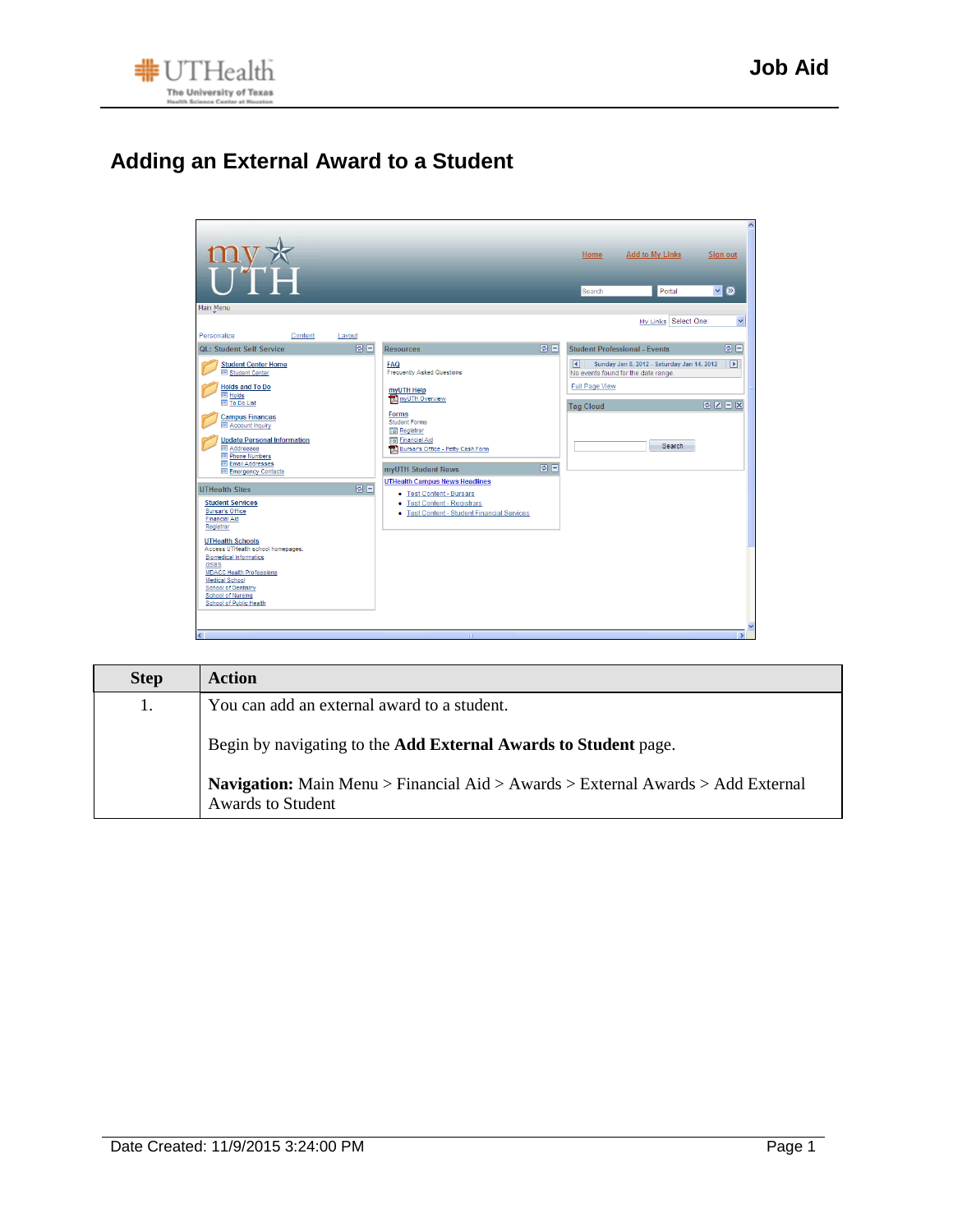| <b>ORACLE</b>                                     |                                      |                                                                                                   |                         |      |                 |                             |                   |                           |               |
|---------------------------------------------------|--------------------------------------|---------------------------------------------------------------------------------------------------|-------------------------|------|-----------------|-----------------------------|-------------------|---------------------------|---------------|
|                                                   |                                      | Favorites   Main Menu > Financial Aid > Awards > External Awards > Add External Awards to Student |                         | Home | <b>Worklist</b> | <b>MultiChannel Console</b> | Performance Trace | <b>Add to Favorites</b>   | Sign out      |
|                                                   |                                      |                                                                                                   |                         |      |                 |                             |                   | New Window   Help   黑     |               |
|                                                   |                                      |                                                                                                   |                         |      |                 |                             |                   |                           |               |
| <b>Add External Awards by Student</b>             |                                      |                                                                                                   |                         |      |                 |                             |                   |                           |               |
|                                                   |                                      | Enter any information you have and click Search. Leave fields blank for a list of all values.     |                         |      |                 |                             |                   |                           |               |
|                                                   |                                      |                                                                                                   |                         |      |                 |                             |                   |                           |               |
| <b>Find an Existing Value</b>                     |                                      |                                                                                                   |                         |      |                 |                             |                   |                           |               |
| Maximum number of rows to return (up to 300): 300 |                                      |                                                                                                   |                         |      |                 |                             |                   |                           |               |
| ID:                                               | begins with $\vert \mathbf{v} \vert$ |                                                                                                   | $\alpha$                |      |                 |                             |                   |                           |               |
| Academic Institution: $=$ $\sqrt{}$               |                                      | <b>UTHSC</b>                                                                                      | $\overline{Q}$          |      |                 |                             |                   |                           |               |
| Aid Year:                                         | $=$ $\vee$                           |                                                                                                   | $\overline{\mathbf{Q}}$ |      |                 |                             |                   |                           |               |
| <b>National ID:</b>                               | begins with v                        |                                                                                                   |                         |      |                 |                             |                   |                           |               |
| Campus ID:                                        | begins with $\vee$                   |                                                                                                   |                         |      |                 |                             |                   |                           |               |
| <b>Last Name:</b>                                 | begins with $\vee$                   |                                                                                                   |                         |      |                 |                             |                   |                           |               |
| <b>First Name:</b>                                | begins with $\sqrt{}$                |                                                                                                   |                         |      |                 |                             |                   |                           |               |
| □ Case Sensitive                                  |                                      |                                                                                                   |                         |      |                 |                             |                   |                           |               |
| Search<br>Clear                                   |                                      |                                                                                                   |                         |      |                 |                             |                   |                           |               |
|                                                   |                                      | Basic Search & Save Search Criteria                                                               |                         |      |                 |                             |                   |                           |               |
|                                                   |                                      |                                                                                                   |                         |      |                 |                             |                   |                           |               |
|                                                   |                                      |                                                                                                   |                         |      |                 |                             |                   |                           |               |
|                                                   |                                      |                                                                                                   |                         |      |                 |                             |                   |                           |               |
|                                                   |                                      |                                                                                                   |                         |      |                 |                             |                   |                           |               |
|                                                   |                                      |                                                                                                   |                         |      |                 |                             |                   |                           |               |
|                                                   |                                      |                                                                                                   |                         |      |                 |                             |                   |                           |               |
|                                                   |                                      |                                                                                                   |                         |      |                 |                             |                   |                           |               |
|                                                   |                                      |                                                                                                   |                         |      |                 |                             |                   |                           |               |
|                                                   |                                      |                                                                                                   |                         |      |                 |                             |                   |                           |               |
|                                                   |                                      |                                                                                                   |                         |      |                 |                             |                   |                           |               |
|                                                   |                                      |                                                                                                   |                         |      |                 |                             |                   |                           |               |
| $\left  \cdot \right $                            |                                      |                                                                                                   |                         |      |                 |                             |                   |                           | $\rightarrow$ |
| Done                                              |                                      |                                                                                                   |                         |      |                 |                             | Trusted sites     | $\frac{1}{10}$ - Q 100% - |               |

| <b>Step</b>      | <b>Action</b>                                                                                                               |
|------------------|-----------------------------------------------------------------------------------------------------------------------------|
| 2.               | The Find an Existing Value page displays. This page is used to find existing information.                                   |
|                  | The following data value is an example only. Use the applicable value for your transaction.                                 |
|                  | Enter the desired information into the <b>ID</b> field. Enter "223456".                                                     |
| 3.               | The following data value is an example only. Use the applicable value for your transaction.                                 |
|                  | Enter the desired information into the Aid Year field. Enter "2012".                                                        |
| $\overline{4}$ . | Click the <b>Search</b> button.<br>Search                                                                                   |
| 5.               | The <b>Add External Awards</b> page displays. This page is used to add one or more external<br>awards for a single student. |
| 6.               | Select an <b>Award Type</b> from the list.                                                                                  |
|                  | The following data value is an example only. Use the applicable value for your transaction.                                 |
|                  | Click the <b>Award Type</b> list.                                                                                           |
| 7.               | Click the <b>Internal Scholarships</b> list item.                                                                           |
|                  | Internal Scholarships                                                                                                       |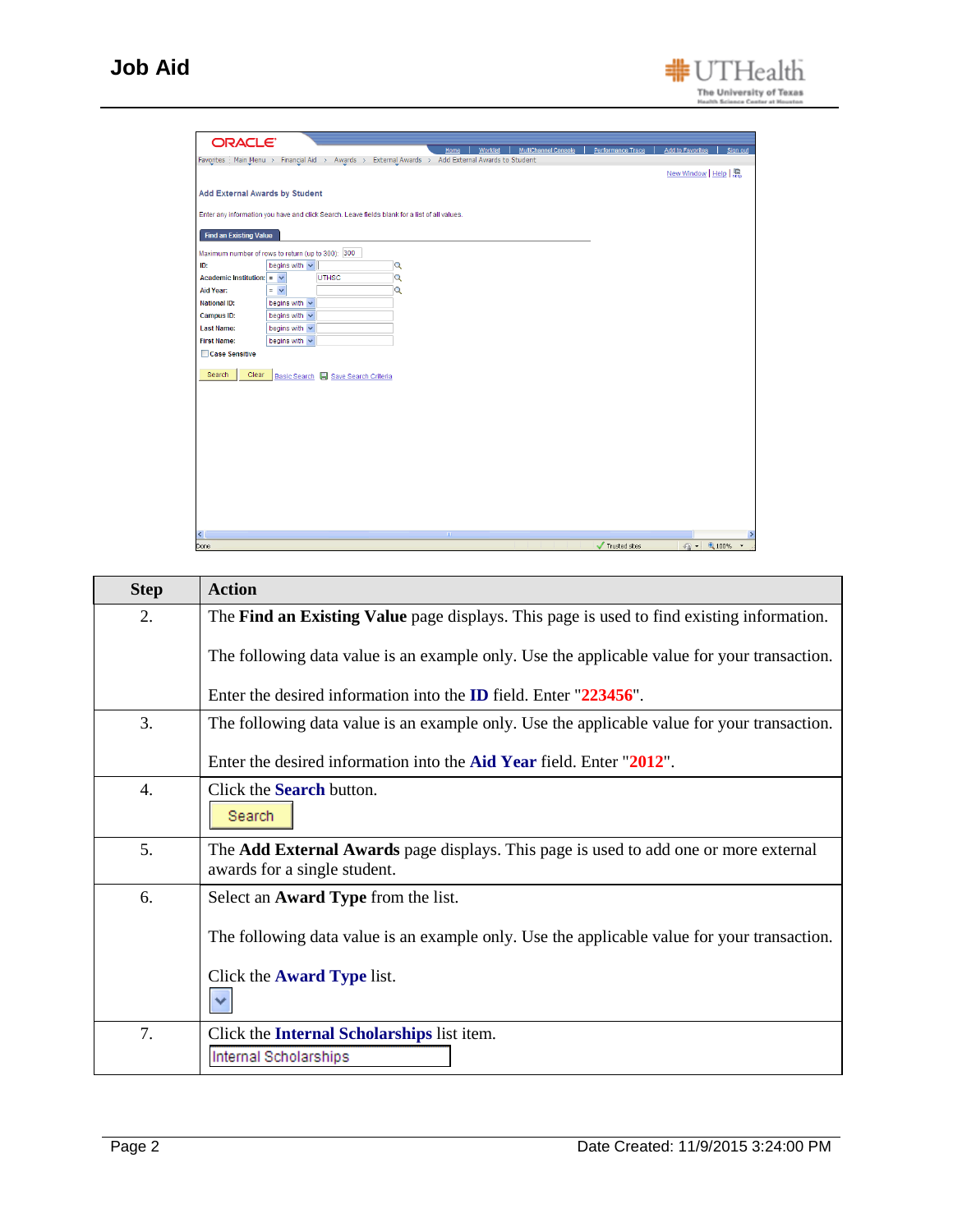

| <b>Step</b> | <b>Action</b>                                                                                                                  |
|-------------|--------------------------------------------------------------------------------------------------------------------------------|
| 8.          | Select the <b>Source</b> of the award.                                                                                         |
|             | Click the Source list.<br>$\checkmark$                                                                                         |
| 9.          | The following data value is an example only. Use the applicable value for your transaction.                                    |
|             | Click the School of Medicine list item.<br>School of Medicine                                                                  |
| 10.         | Click the <b>Program</b> list.<br>$\checkmark$                                                                                 |
| 11.         | Select the Program.                                                                                                            |
|             | The following data value is an example only. Use the applicable value for your transaction.                                    |
|             | Click the Ainsworth Endowed Scholarship list item.                                                                             |
|             | Ainsworth Endowed Scholarship                                                                                                  |
| 12.         | The following data value is an example only. Use the applicable value for your transaction.                                    |
|             | Enter the desired information into the Item Type field. Enter "932020000065".                                                  |
| 13.         | The following data value is an example only. Use the applicable value for your transaction.                                    |
|             | Enter the desired information into the <b>Amount</b> field. Enter "1000.00".                                                   |
| 14.         | The following data value is an example only. Use the applicable value for your transaction.                                    |
|             | Enter the desired information into the <b>Disbursed</b> field. Enter "1000.00".                                                |
| 15.         | The Disbursement Plan used for GNUR, UNUR, UDEN, GDEN, GMED, GSPH, GSBS,<br>and GBMI is AY.                                    |
|             | Disbursement Plans used by PMED and PDEN are P1, P2, P3, and P4. The values are<br>determined by the student's academic level. |
|             | The following data value is an example only. Use the applicable value for your transaction.                                    |
|             | Enter the desired information into the Disbursement Plan field. Enter "P2".                                                    |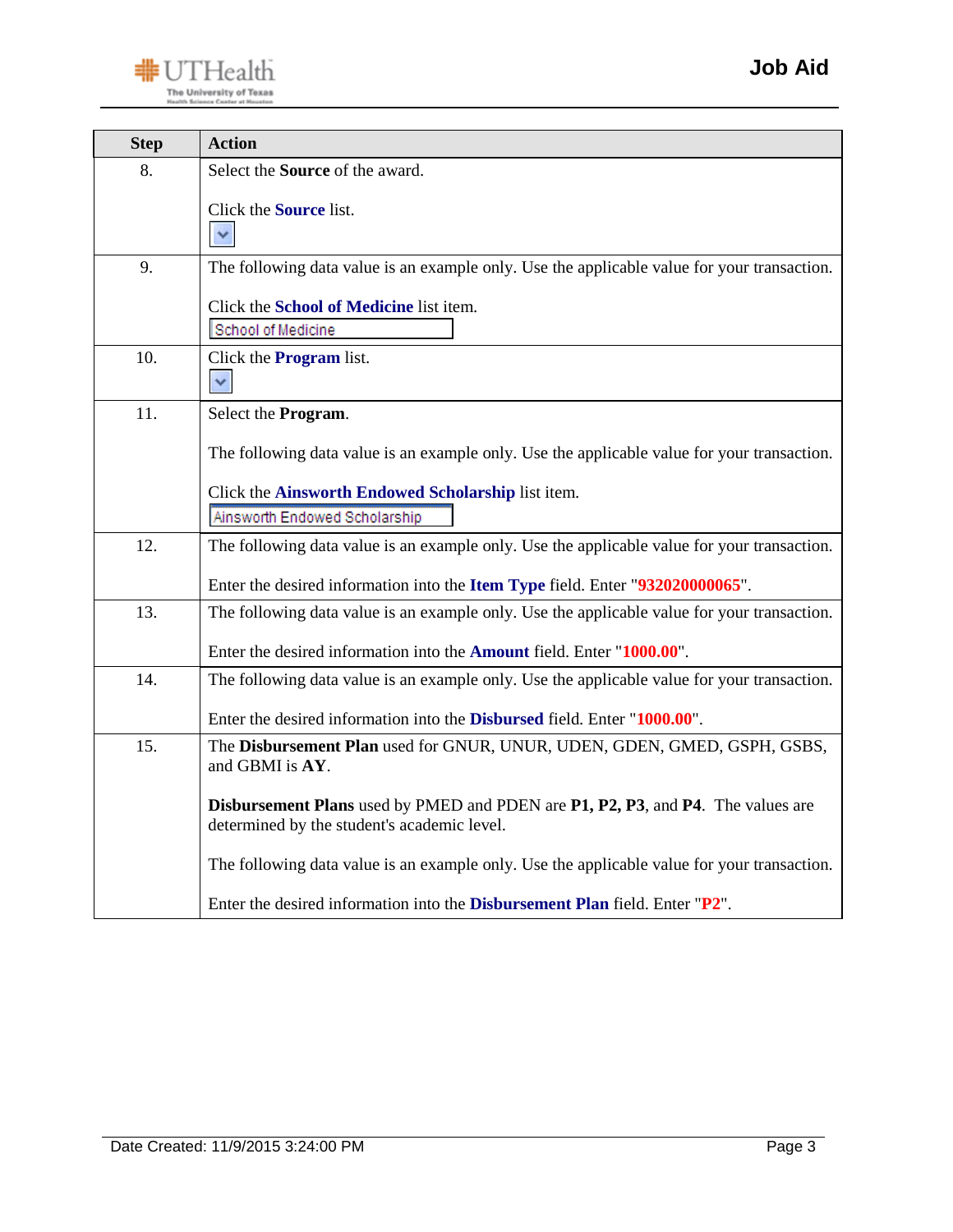

| <b>Step</b> | <b>Action</b>                                                                                                                                                                                                                                                                                                                                      |
|-------------|----------------------------------------------------------------------------------------------------------------------------------------------------------------------------------------------------------------------------------------------------------------------------------------------------------------------------------------------------|
| 16.         | <b>Split Codes</b> determine which term(s) an award will be awarded. For academics with an<br>AY Disbursement Plan, the Split Codes are as follows:<br>$00 =$ Split Equally Fall/Spring<br>$01 =$ Summer<br>$02 = Fall$<br>$03 =$ Spring                                                                                                           |
|             | For <b>PDEN</b> and <b>PMED</b> , the <b>Split Codes</b> are as follows:                                                                                                                                                                                                                                                                           |
|             | $00 = Split$ Evenly<br>$01 =$ One disbursement at the beginning of the term.                                                                                                                                                                                                                                                                       |
|             | The following data value is an example only. Use the applicable value for your transaction.                                                                                                                                                                                                                                                        |
|             | Enter the desired information into the <b>Split Code</b> field. Enter "01".                                                                                                                                                                                                                                                                        |
| 17.         | Click the <b>Entry Code</b> list.                                                                                                                                                                                                                                                                                                                  |
| 18.         | The Entry Code selection are as follows:                                                                                                                                                                                                                                                                                                           |
|             | New - use if this is the first time the student is being awarded from this item type for the<br>Aid Year.<br><b>Replace</b> - use if you want to change an existing award for the student. Can be left as the<br>default. If no prior award exist, it is treated as a New award.<br><b>Append</b> - use if you want to increase an existing award. |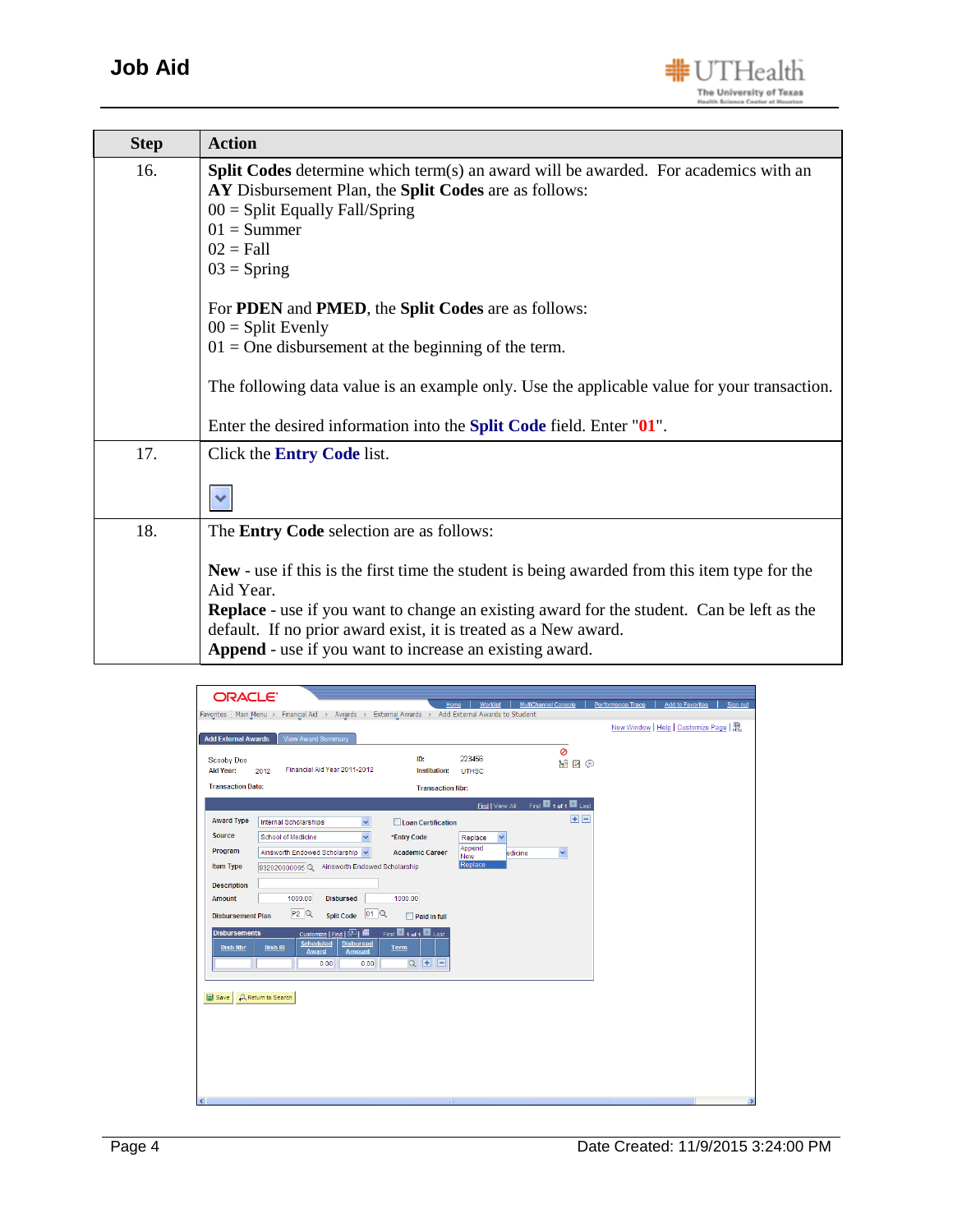

| <b>Step</b> | <b>Action</b>                          |
|-------------|----------------------------------------|
| 19.         | Click the <b>New</b> list item.<br>New |

| <b>Add External Awards</b>       | <b>View Award Summary</b>                                                                                            |                                    |                              | ø                 | New Window   Help   Customize Page |  |
|----------------------------------|----------------------------------------------------------------------------------------------------------------------|------------------------------------|------------------------------|-------------------|------------------------------------|--|
| Scooby Doo<br>Aid Year:          | Financial Aid Year 2011-2012<br>2012                                                                                 | ID:<br>Institution:                | 223456<br><b>UTHSC</b>       | MEP               |                                    |  |
| <b>Transaction Date:</b>         |                                                                                                                      | <b>Transaction Nbr:</b>            |                              |                   |                                    |  |
|                                  |                                                                                                                      |                                    | Find   View All              | First 1 of 1 Last |                                    |  |
| <b>Award Type</b>                | Internal Scholarships<br>$\checkmark$                                                                                | <b>Loan Certification</b>          |                              | 田田                |                                    |  |
| Source                           | School of Medicine<br>$\checkmark$                                                                                   | *Entry Code                        | $\checkmark$<br>New          |                   |                                    |  |
| Program                          | Ainsworth Endowed Scholarship                                                                                        | <b>Academic Career</b>             | <b>Professional Medicine</b> | $\checkmark$      |                                    |  |
| <b>Item Type</b>                 | 932020000065 Q Ainsworth Endowed Scholarship                                                                         |                                    |                              |                   |                                    |  |
| <b>Description</b>               |                                                                                                                      |                                    |                              |                   |                                    |  |
| <b>Amount</b>                    | 1000.00<br><b>Disbursed</b>                                                                                          | 1000.00                            |                              |                   |                                    |  |
| <b>Disbursement Plan</b>         | P2Q<br>01Q<br><b>Split Code</b>                                                                                      | $\Box$ Paid in full                |                              |                   |                                    |  |
| <b>Disbursements</b><br>Disb Nbr | Customize   Find   四   齟<br><b>Scheduled</b><br><b>Disbursed</b><br>DistID<br><b>Amount</b><br>Award<br>0.00<br>0.00 | First 1 of 1 Last<br>Term<br>Q H E |                              |                   |                                    |  |
| <b>D</b> Save                    | Q Return to Search                                                                                                   |                                    |                              |                   |                                    |  |
|                                  |                                                                                                                      |                                    |                              |                   |                                    |  |
|                                  |                                                                                                                      |                                    |                              |                   |                                    |  |
|                                  |                                                                                                                      |                                    |                              |                   |                                    |  |
|                                  |                                                                                                                      |                                    |                              |                   |                                    |  |

| <b>Step</b> | <b>Action</b>                 |
|-------------|-------------------------------|
| 20.         | Click the <b>Save</b> button. |
|             | EШ<br><b>Save</b>             |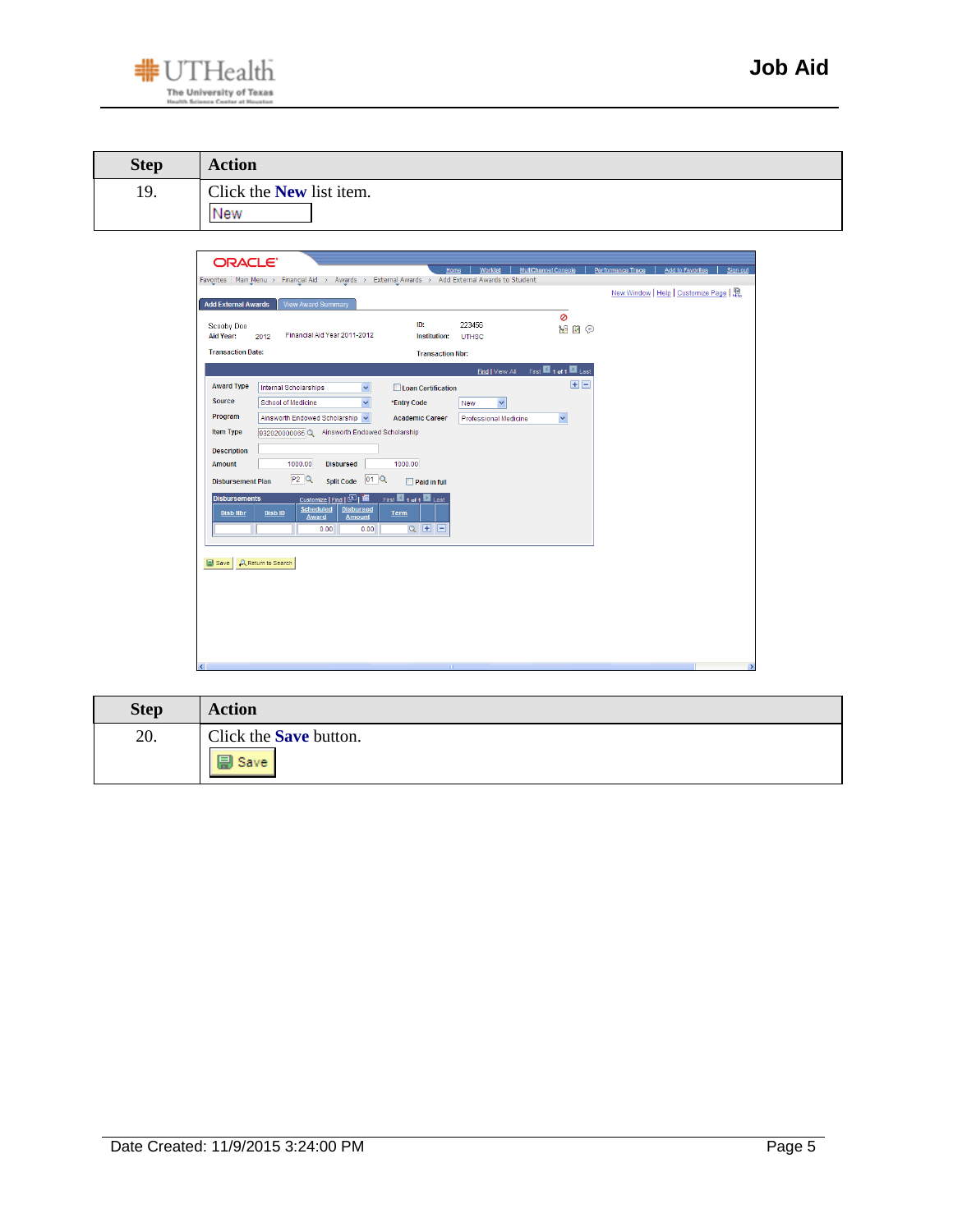

| <b>Step</b> | <b>Action</b>                                                                                                                                                                                                                                                                                                                                                                                                             |
|-------------|---------------------------------------------------------------------------------------------------------------------------------------------------------------------------------------------------------------------------------------------------------------------------------------------------------------------------------------------------------------------------------------------------------------------------|
| 21.         | Navigate to the Manage Student External Awards page.                                                                                                                                                                                                                                                                                                                                                                      |
|             | Click the <b>External Awards</b> link.<br><b>External Awards</b>                                                                                                                                                                                                                                                                                                                                                          |
| 22.         | Click the <b>Manage Student External Awards</b> link.<br>Manage Student External Awards                                                                                                                                                                                                                                                                                                                                   |
| 23.         | The <b>External Awards</b> page displays. This page is used to displays all external award<br>transactions for this ID. Each row of data is keyed by transaction number and sequence<br>number. All relevant external award fields are segmented into three grid tabs: Student<br>Information, Award, and Status. Click the <b>Show all columns</b> icon to the right of the tabs to<br>display all three sets of fields. |
|             | You can update the external award transaction until it has a status of <b>Processed</b> or<br>Adjusted.                                                                                                                                                                                                                                                                                                                   |
|             | You can filter results by Type, Source, and Processing Status.                                                                                                                                                                                                                                                                                                                                                            |
|             | Look for the <b>Unprocessed</b> status beside the award you entered.                                                                                                                                                                                                                                                                                                                                                      |

#UTHealth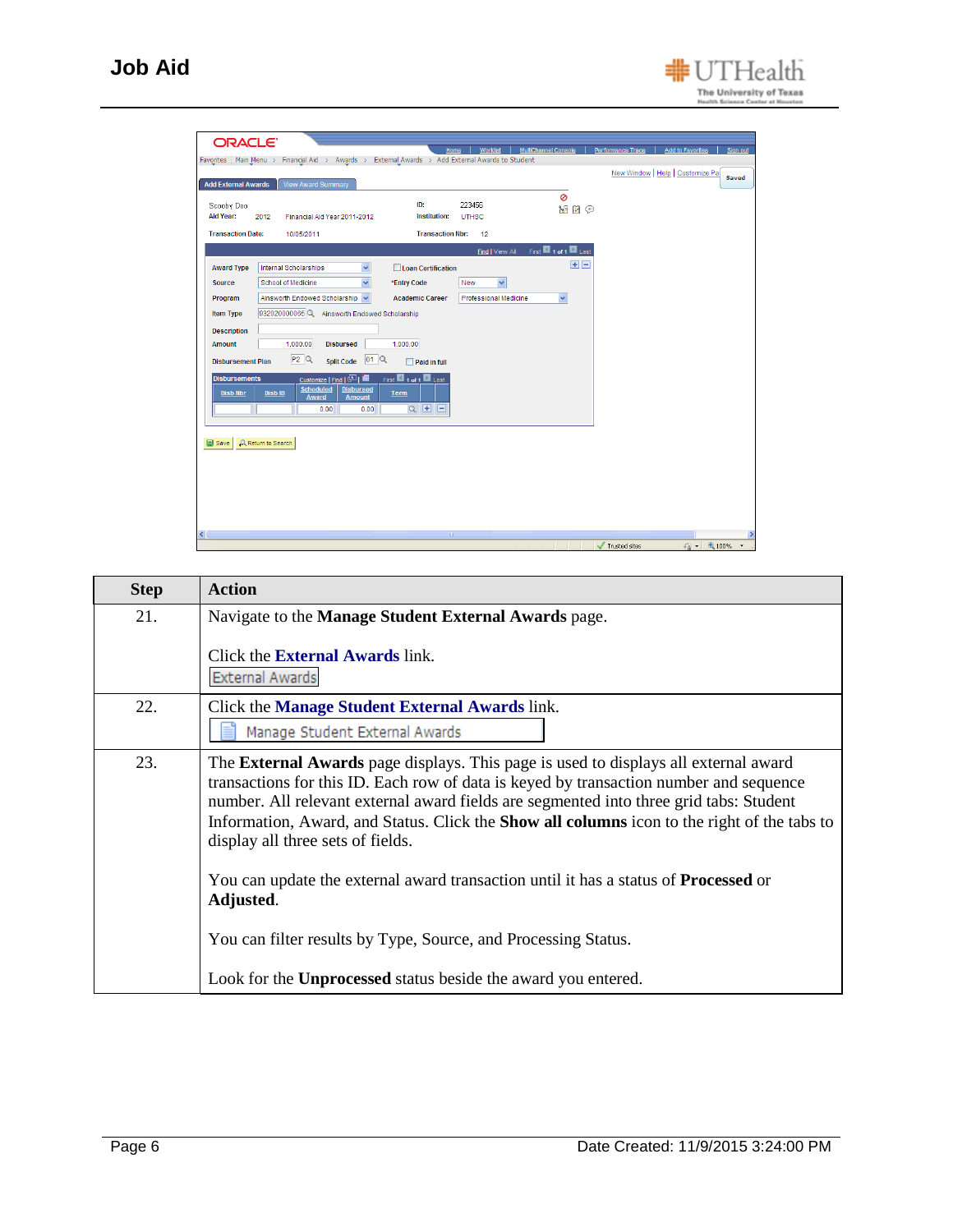

| <b>ORACLE</b>                                                                                                                                                    | Home                                                                                    | Worklist<br><b>MultiChannel Console</b> | Performance Trace<br><b>Add to Favorites</b><br>Sign out |
|------------------------------------------------------------------------------------------------------------------------------------------------------------------|-----------------------------------------------------------------------------------------|-----------------------------------------|----------------------------------------------------------|
| Favorites   Main Menu > Financial Aid > Awards > External Awards > Manage Student External Awards                                                                |                                                                                         |                                         | New Window   Help   Customize Page                       |
| Award Summary<br><b>External Awards</b>                                                                                                                          |                                                                                         |                                         |                                                          |
| Scooby Doo<br>Aid Year:<br>Financial Aid Year 2011-2012<br>2012<br><b>Aid Processing Status:</b><br>Applied                                                      | ID:<br>223456<br><b>Institution:</b><br><b>UTHSC</b><br>$\sim$                          | ø<br>MFO<br>Load                        |                                                          |
| <b>Filter by</b><br>Source<br><b>Type</b><br>$\checkmark$                                                                                                        | $\checkmark$<br><b>Processing Status</b>                                                | Unprocessed ~                           | Ą,                                                       |
| $\equiv$<br><b>EA Transaction</b><br><b>Status</b><br>Award<br><b>Trans</b><br>Seq<br><b>Status</b><br>Date<br><b>Nbr</b><br>13<br>1 Unprocessed v<br>10/05/2011 | <b>External Award Type</b><br><b>Data Source</b><br>Manual Add<br>Internal Scholarships | Source<br>School of Medicine            | Program<br>AIN                                           |
| Q Return to Search<br><b>B</b> Save                                                                                                                              |                                                                                         |                                         |                                                          |
| $\left\langle \right\rangle$                                                                                                                                     |                                                                                         |                                         | $\rightarrow$                                            |
|                                                                                                                                                                  |                                                                                         |                                         | $\frac{1}{2}$ - 2,100% -<br>Trusted sites                |

| <b>Step</b> | <b>Action</b>                                                                                                                                  |
|-------------|------------------------------------------------------------------------------------------------------------------------------------------------|
| 24.         | Click the <b>Load</b> button.<br>Load                                                                                                          |
|             |                                                                                                                                                |
| 25.         | Read the <b>Message</b> in the box closely. The message should read:                                                                           |
|             | <b>External Award Load (14402,626)</b>                                                                                                         |
|             | Process completed successfully.                                                                                                                |
|             | If the process does not end in success, you will receive an error code.                                                                        |
|             | Click the $OK$ button.                                                                                                                         |
|             | 0K.                                                                                                                                            |
| 26.         | The Status of the award should now display Processed.                                                                                          |
| 27.         | Click the <b>Award Summary</b> tab.<br>Award Summary                                                                                           |
| 28.         | The Award Summary page displays. This page is used to display the awards that have<br>been awarded to the student in the Financial Aid System. |
|             | The award that you just made should be displayed.                                                                                              |